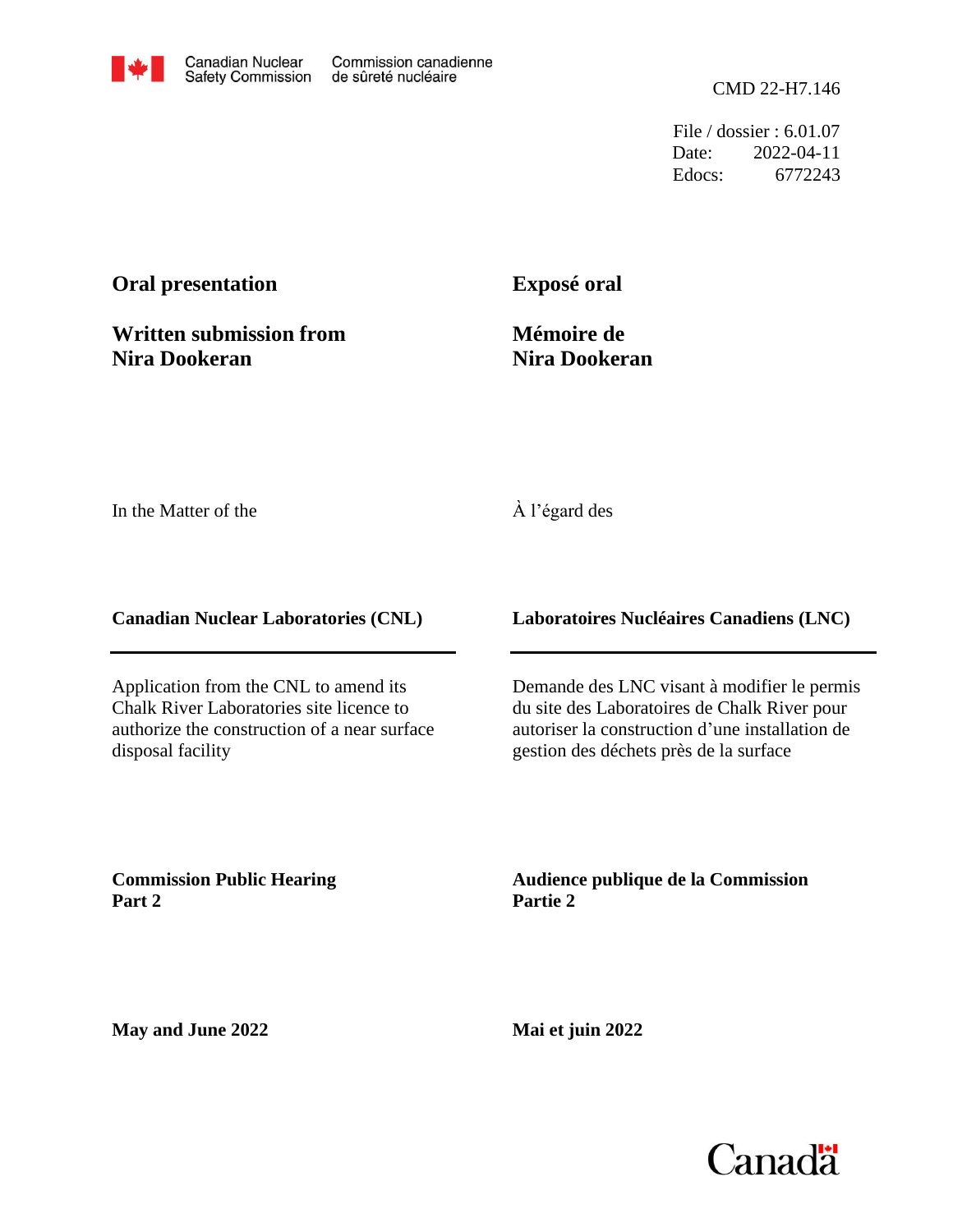Thank you for this opportunity to present my thoughts on the proposed NSDF at Chalk River. The focus of my response is the impossibility of reassuring Canadians of the **long-term safety** of the Chalk River NSDF proposal in the context of Canada's **almost complete lack of a comprehensive and evidence-based nuclear waste management and disposal policy.**

In view of the current thin state of Canadian government policy on nuclear waste management and disposal, it is my deep concern that there is relatively little actual science or proven technological expertise upon which decisions are being made regarding the disposal of legacy nuclear waste at Chalk River. Rather, the key criteria by which the process is being determined seem to be business/economic factors and pure political expediency. Neither of which inspires public confidence.

When I say the "thin state" of a comprehensive policy framework, I mean:

- Seriously insufficient evidence regarding the **long-term safety** of the current CNL proposal for the NSDF at Chalk River;
- Significant **lack of alignment** between **current Canadian practice** with respect to nuclear waste management and **IAEA guidelines**;
- An **unsettling, pervasive perception of serious conflicts of interest** with respect to those currently setting the tone and parameters of the discussion regarding the NSDF proposal itself, and the process by which the discussions and decisions are being made.

In November 2020 the Minister of Natural Resources announced Natural Resources Canada (NRCan) would lead a review of Canada's radioactive waste policies. This was in response to a set of recommendations in 2019 from a multinational team of experts from the International Atomic Energy Agency (IAEA) that Canada enhance its existing policy and establish an associated national strategy for the management of radioactive wastes.

Many civil society organizations engaged in the NRCan review. Their main messages included but were not limited to:

- Canada needs **an independent agency, arms-length from government and industry**, to oversee radioactive waste management and decommissioning;
- Radioactive waste should **NOT be abandoned**; policy should direct **perpetual care and monitoring;**
- Government and industry must be **open and transparent** in the management of radioactive waste and its transportation;
- Canadians have a **right** to access information, to engage in decision-making, and to know the risks;
- Policy should **explicitly prohibit the importing of radioactive waste** from other countries;
- **Plutonium extraction** (by reprocessing or pyro-processing) from radioactive fuel waste **must be prohibited**, due to environmental, security and proliferation issues.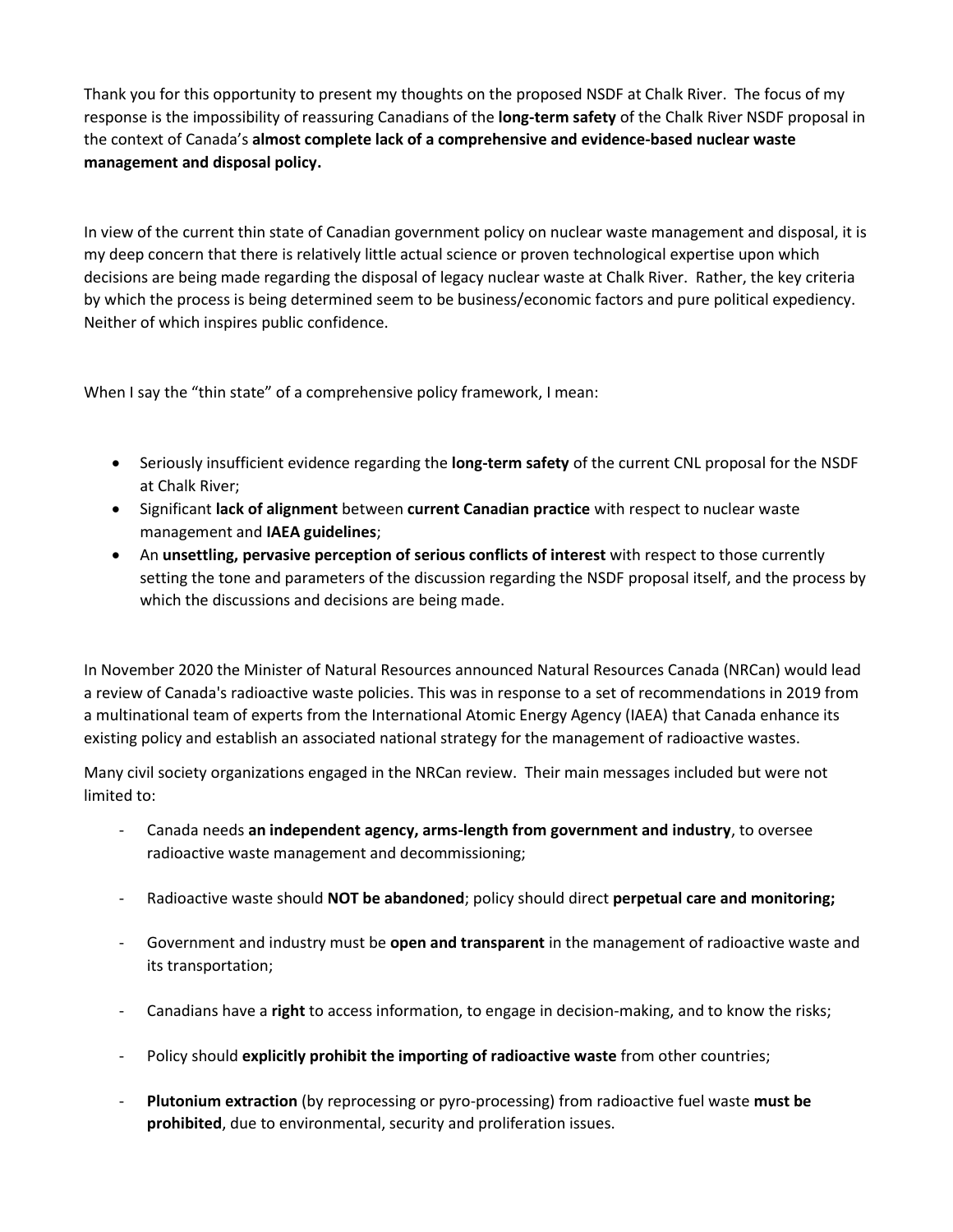A nuclear industry corporation, called the Nuclear Waste Management Organization (NWMO), began to develop an "integrated radioactive waste strategy" at the invitation of the Minister of Natural Resources. (For the most part civil society organizations did not participate in the NWMO exercise.)

The Draft Policy: "Modernizing Canada's Policy for Radioactive Waste Management and Decommissioning" was released by NRCan for public comment on February 1, 2022.

### While the Draft Policy:

- at least nominally recognizes Indigenous peoples and references Canada's commitment to implementing the United Nations Declaration on the Rights of Indigenous Peoples Act,
- includes transportation as a related activity,
- is more detailed than the 1996 half-page policy it purports to replace,
- acknowledges that Canada has made international commitments it must adhere to,
- and provides a basis for continued policy debate,

#### **it does NOT**

- establish **independent oversight** for the nuclear industry and nuclear operations;
- **direct a national standard** for the **characterization of radioactive waste** and maintenance of a **verified inventory.**

#### **It does**

- place the **nuclear industry in charge** of developing waste management strategies, **and identifies no role for the federal government, Indigenous peoples or civil society** with respect to the development and implementation of an "integrated strategy" for radioactive waste;
- indicate that the reprocessing of radioactive wastes would simply be **subject to "policy approval**" rather than **affirming longstanding Canadian policy of disallowing reprocessing;**
- allow **for "exceptions" to a ban on the import of radioactive waste** for disposal in Canada Next Steps.

In other words, this Draft Policy leaves MUCH to be desired.